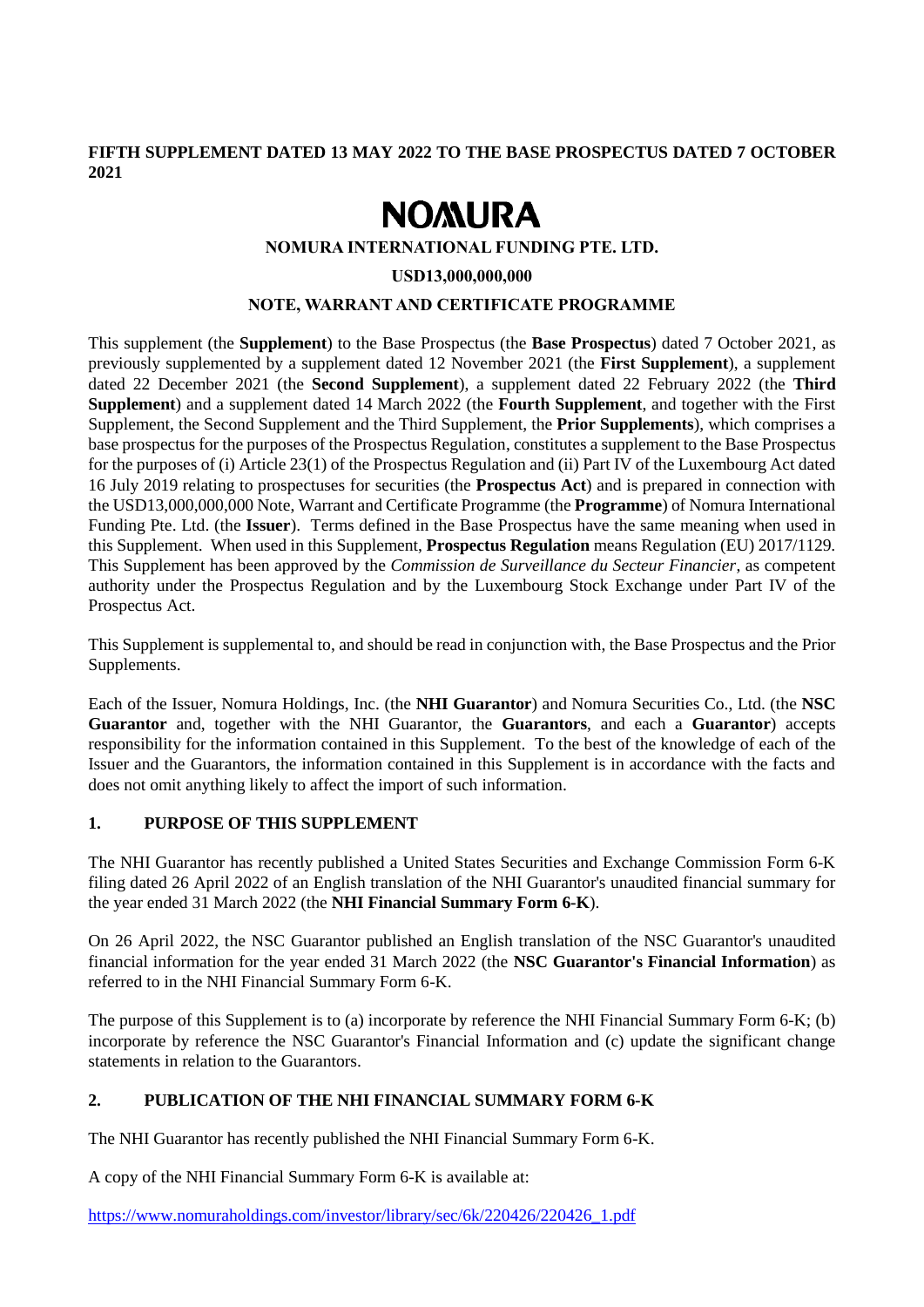By virtue of this Supplement, the NHI Financial Summary Form 6-K is incorporated by reference in, and forms part of, the Base Prospectus.

As such:

- (i) the following text shall be added on page 106 of the Base Prospectus (as amended by the Prior Supplements) immediately following the existing paragraph (bb):
	- "(cc) the Form 6-K of the NHI Guarantor dated 26 April 2022, of an English translation of the NHI Guarantor's unaudited financial summary for the year ended 31 March 2022 (but excluding any documents incorporated therein) (available at [https://www.nomuraholdings.com/investor/library/sec/6k/220426/220426\\_1.pdf\)](https://www.nomuraholdings.com/investor/library/sec/6k/220426/220426_1.pdf);"; and
- (ii) the following additional section shall be added at the end of the Nomura Holdings, Inc. section of the table of cross-references which ends on page 108 of the Base Prospectus:

| Form 6-K for the year ended 31 March 2022                      |                |
|----------------------------------------------------------------|----------------|
| Consolidated Balance Sheets (Unaudited)                        | Pages 6 to 7   |
| Consolidated Statements of Income (Unaudited)                  | Page 8         |
| Consolidated Statements of Comprehensive Income<br>(Unaudited) | Page 9         |
| Consolidated Statements of Changes in Equity<br>(Unaudited)    | Page 10        |
| Consolidated Statements of Cash Flows (Unaudited)              | Page 11        |
| Note with respect to the Assumption as a Going<br>Concern      | Page 12        |
| Notes to the Consolidated Financial Statements<br>(Unaudited)  | Pages 13 to 14 |
| <b>Other Financial Information</b>                             | Pages 15 to 16 |

## **3. PUBLICATION OF THE NSC GUARANTOR'S FINANCIAL INFORMATION**

The NSC Guarantor has recently published the NSC Guarantor's Financial Information.

A copy of the NSC Guarantor's Financial Information is available at:

[https://www.nomuraholdings.com/company/group/nsc/pdf/2022\\_4q.pdf](https://www.nomuraholdings.com/company/group/nsc/pdf/2022_4q.pdf)

By virtue of this Supplement, the NSC Guarantor's Financial Information is incorporated by reference in, and forms part of, the Base Prospectus.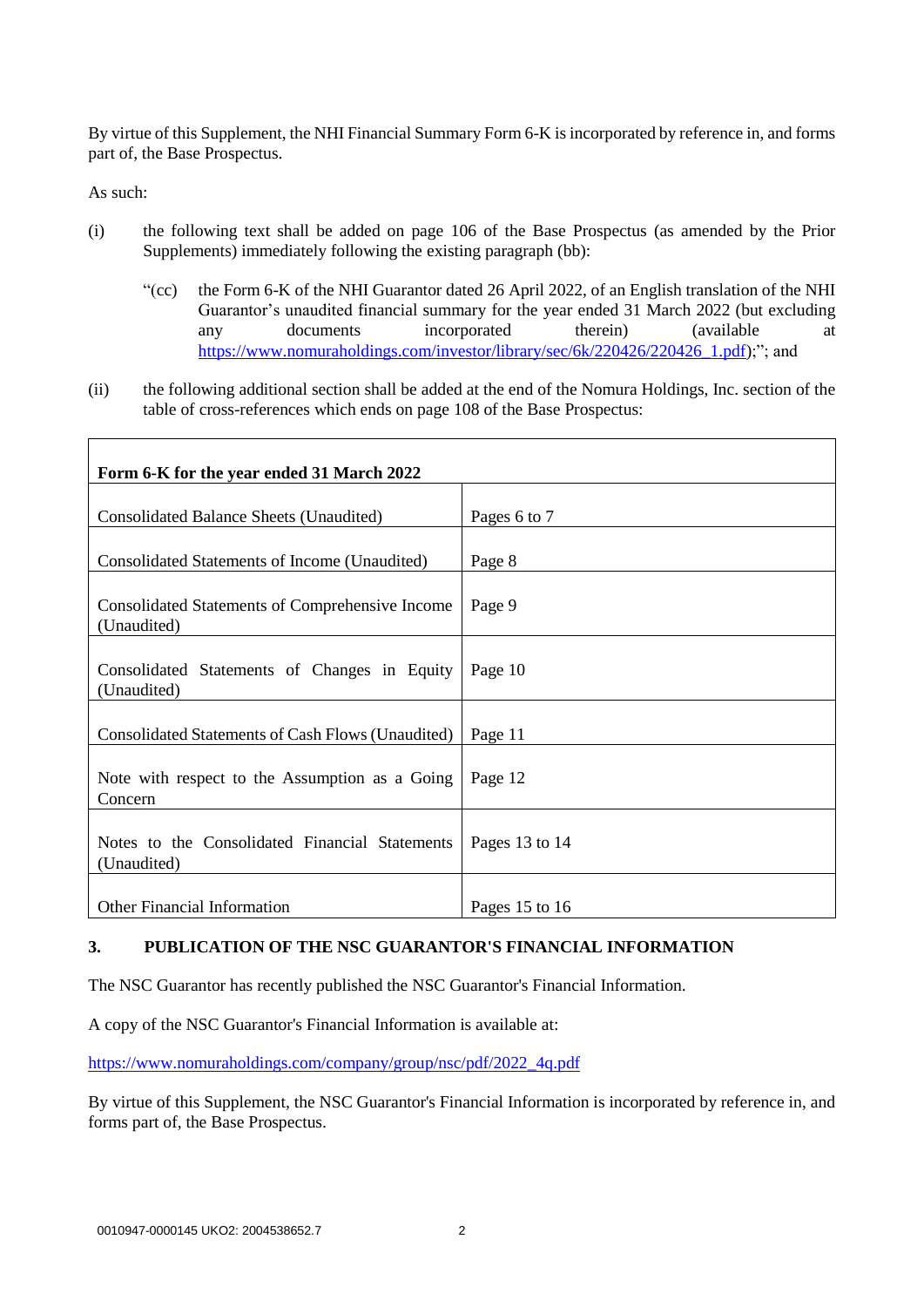As such:

- (i) the following text shall be added on page 106 of the Base Prospectus (as amended by the Prior Supplements) immediately following the new paragraph (cc) (inserted as described at paragraph 2(i) above):
	- "(dd) the English translation of the Japanese language unaudited financial information of the NSC Guarantor for the year ended 31 March 2022 as published on 26 April 2022 (available at [https://www.nomuraholdings.com/company/group/nsc/pdf/2022\\_4q.pdf\)](https://www.nomuraholdings.com/company/group/nsc/pdf/2022_4q.pdf);"; and
- (ii) the following additional section shall be added at the end of the Nomura Securities Co., Ltd section of the table of cross-references which ends on page 109 of the Base Prospectus:

| Unaudited Financial Information for the year ended 31 March 2022 (English translation) |        |
|----------------------------------------------------------------------------------------|--------|
| Unaudited Unconsolidated Balance Sheets                                                | Page 1 |
| Unaudited Unconsolidated Statements of Income                                          | Page 1 |
| Unaudited Unconsolidated Statements of Income -<br><b>Quarterly Comparatives</b>       | Page 2 |
| Unaudited Supplementary Information                                                    | Page 3 |

## **4. UPDATE OF THE SIGNIFICANT CHANGE STATEMENTS**

The paragraphs under the heading "6. Significant Change" on page 817 of the Base Prospectus (as amended by the Prior Supplements) shall be deemed deleted and replaced with the following:

"There has been no significant change in the financial performance or position of the Issuer since 31 December 2021.

There has been no significant change in the financial performance or position of the NHI Guarantor or the Nomura Group since 31 March 2022.

There has been no significant change in the financial performance or position of the NSC Guarantor since 31 March 2022."

## **5. GENERAL**

All references to pages in this Supplement are to the original unsupplemented Base Prospectus, notwithstanding any amendments described herein.

To the extent that there is any inconsistency between (a) any statement in this Supplement or any statement incorporated by reference into the Base Prospectus by this Supplement and (b) any other statement in or incorporated by reference in the Base Prospectus, the statements in (a) above will prevail.

Save as disclosed in this Supplement and the Prior Supplements, there has been no other significant new factor, material mistake or material inaccuracy relating to information included in the Base Prospectus since the publication of the Base Prospectus.

This Supplement will be published on the website of the Luxembourg Stock Exchange (*[www.bourse.lu](http://www.bourse.lu/)*).